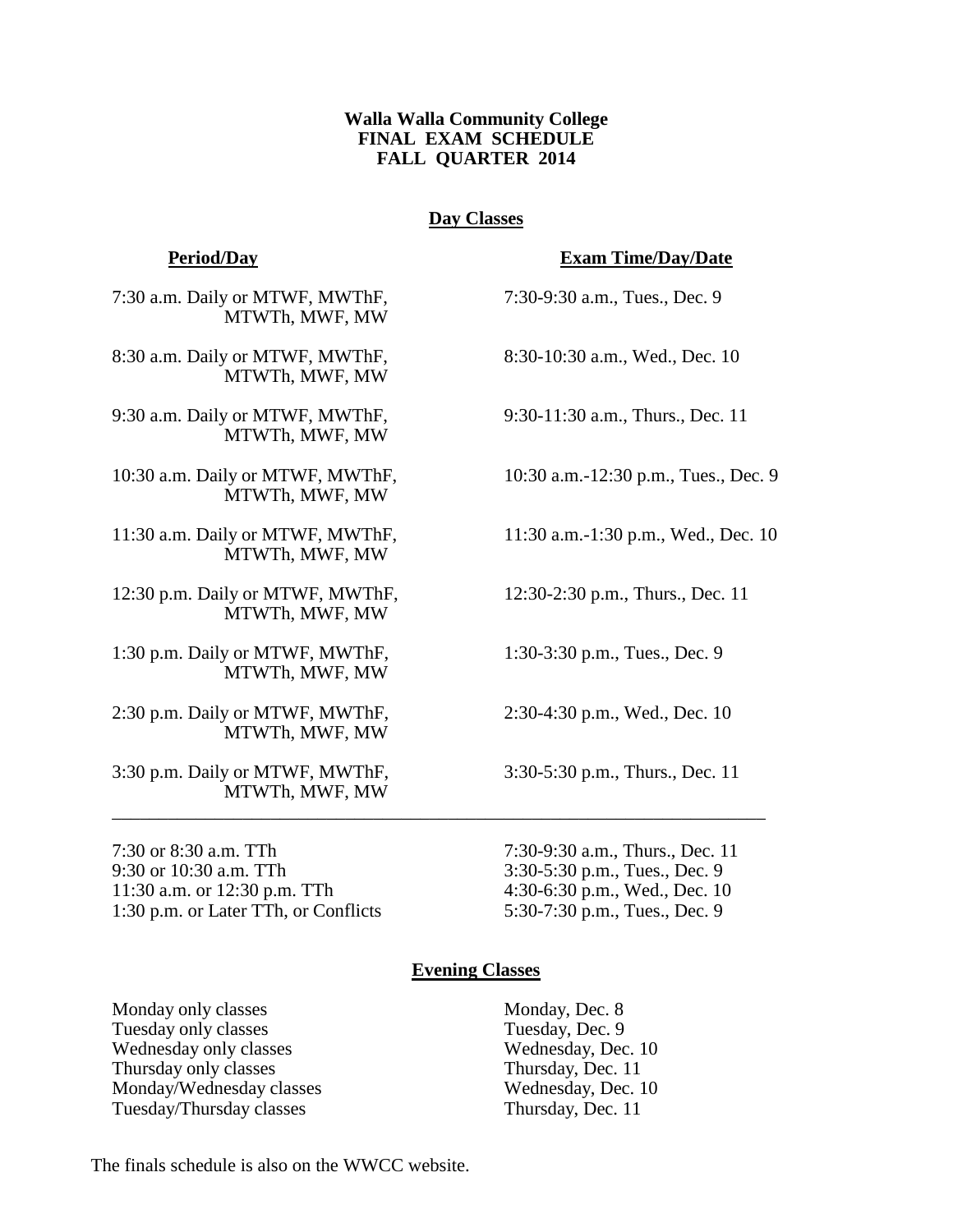### **Walla Walla Community College FINAL EXAM SCHEDULE WINTER QUARTER 2015**

### **Day Classes**

7:30 a.m. Daily or MTWF, MWThF, 7:30-9:30 a.m., Thurs., March 19 MTWTh, MWF, MW

8:30 a.m. Daily or MTWF, MWThF, 8:30-10:30 a.m., Fri., March 20 MTWTh, MWF, MW

9:30 a.m. Daily or MTWF, MWThF, 9:30- 11:30 a.m., Wed., March 18 MTWTh, MWF, MW

MTWTh, MWF, MW

11:30 a.m. Daily or MTWF, MWThF, 11:30 a.m.-1:30 p.m., Fri., March 20 MTWTh, MWF, MW

12:30 p.m. Daily or MTWF, MWThF, 12:30-2:30 p.m., Wed., March 18 MTWTh, MWF, MW

1:30 p.m. Daily or MTWF, MWThF, 1:30-3:30 p.m., Thurs., March 19 MTWTh, MWF, MW

2:30 p.m. Daily or MTWF, MWThF, 2:30-4:30 p.m., Fri., March 20 MTWTh, MWF, MW

3:30 p.m. Daily or MTWF, MWThF, 3:30-5:30 p.m., Wed., March 18 MTWTh, MWF, MW \_\_\_\_\_\_\_\_\_\_\_\_\_\_\_\_\_\_\_\_\_\_\_\_\_\_\_\_\_\_\_\_\_\_\_\_\_\_\_\_\_\_\_\_\_\_\_\_\_\_\_\_\_\_\_\_\_\_\_\_\_\_\_\_\_\_\_\_\_\_

7:30 or 8:30 a.m. TTh 7:30-9:30 a.m., Wed., March 18 9:30 or 10:30 a.m. TTh 5:30-7:30 p.m., Thurs., March 19 11:30 a.m. or 12:30 p.m. TTh 3:30-5:30 p.m., Thurs., March 19 1:30 p.m. or Later TTh, or Conflicts 4:30-6:30 p.m., Fri., March 20

**Period/Day Exam Time/Day/Date**

10:30 a.m. Daily or MTWF, MWThF, 10:30 a.m.-12:30 p.m., Thurs., March 19

### **Evening Classes**

Monday only classes Monday, March 16 Tuesday only classes Tuesday, March 17 Wednesday only classes Wednesday, March 18 Thursday only classes Thursday, March 19 Monday/Wednesday classes Wednesday, March 18 Tuesday/Thursday classes Thursday, March 19

The finals schedule is also on the WWCC website.